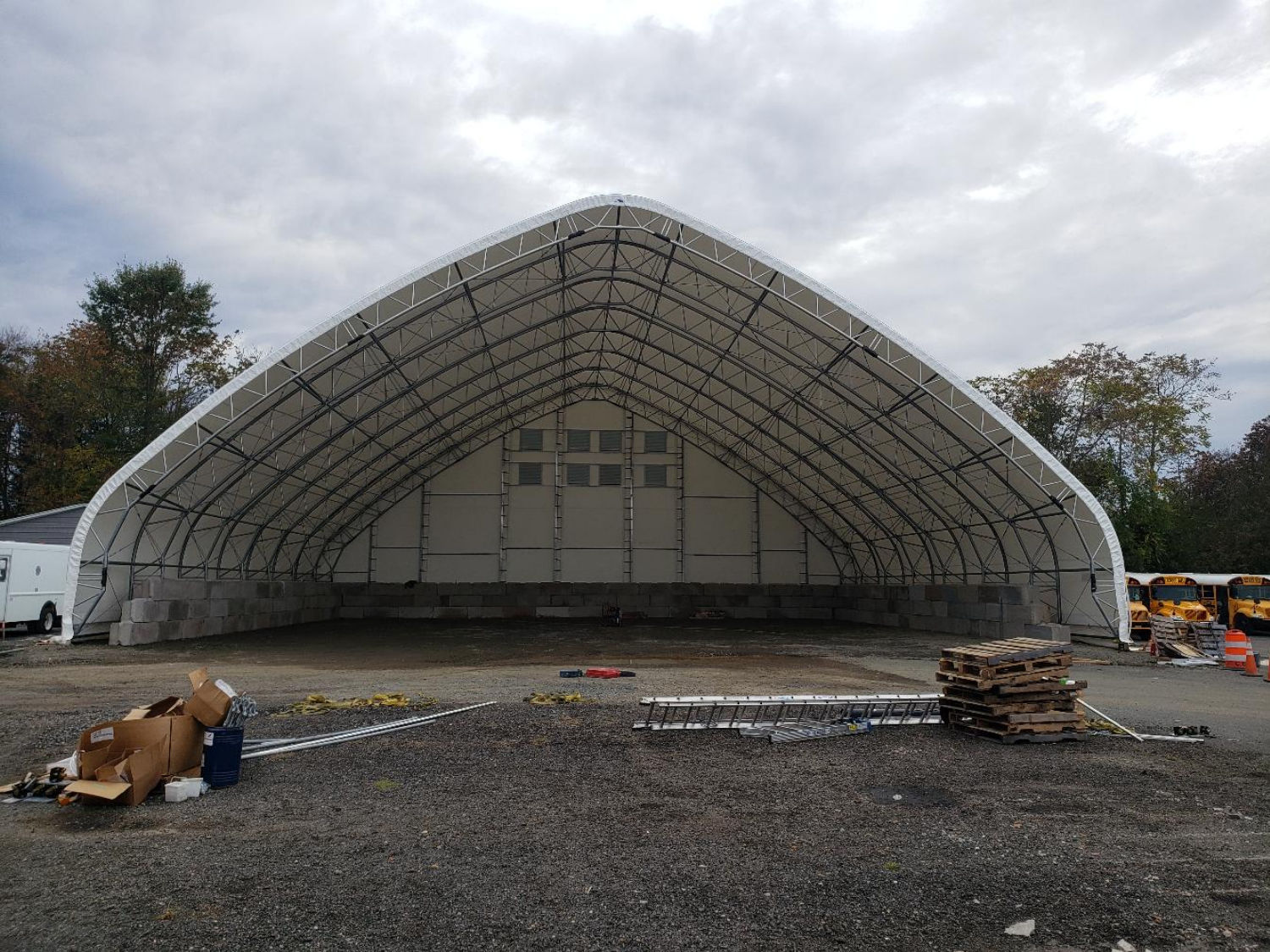

Quote Number: 1043654

QUOTE



**Customer ID: 8865997 Sourcewell Contract #: 091319-CSS** 

| <b>Quote To:</b>                                        | Ship To:              |                   |
|---------------------------------------------------------|-----------------------|-------------------|
| <b>ERIC GALLAS</b>                                      |                       |                   |
| <b>TOWN OF MILTON</b>                                   | <b>TOWN OF MILTON</b> |                   |
| 43 BOMBARDIER RD                                        | 43 BOMBARDIER RD      |                   |
| MILTON VT 05468-3205 UNITED STATES                      | MILTON, VT 05468-3205 |                   |
| Phone: 8028936655                                       |                       |                   |
| EGALLAS@MILTONVT.GOV                                    | <b>Date: 1/3/2022</b> |                   |
| Sales Person: BRAD WILLIAMS<br><b>Fax: 860-760-0210</b> |                       | Valid for 10 Days |
| BWILLIAMS@CLEARSPAN.COM                                 | <b>Quote Total</b>    | 337,074.85        |
|                                                         |                       | USD               |

| Line          | Part     | <b>Description</b>                                      | <b>Expected Qty</b> | <b>Unit Price</b> | <b>Ext. Price</b> |
|---------------|----------|---------------------------------------------------------|---------------------|-------------------|-------------------|
|               | 100106   | 100W BY 100L TRUSS BLDG 10'OC 40/90 CAT1<br>FR.         | 1.00                | 165.032.00        | 165,032.00        |
| $\mathcal{P}$ | 100106   | 100W END WALL PACKAGE                                   | 1.00                | 25,689.00         | 25,689.00         |
| 3             | 116042FK | 48"W X 48"H WALL LOUVER FABRIC KIT                      | 3.00                | 355.95            | 1,067.85          |
| 4             | 700001   | <b>CUSTOM DESIGN AND ENGINEERING</b><br><b>BUILDING</b> | 1.00                | 5,000.00          | 5,000.00          |
| 5             | 100106   | HELICAL PILE FOUNDATION INSTALLED                       | 1.00                | 42,517.00         | 42,517.00         |
| 6             | 100106   | HELICAL PILE PULL TEST IF REQUIRED                      | 1.00                | 15,000.00         | 15,000.00         |
| 7             | 700014   | <b>FOUNDATION ENGINEERING-TRUSS</b><br><b>HELICALS</b>  | 1.00                | 6,000.00          | 6,000.00          |
| 8             | 100007   | <b>SALE OF FREIGHT</b>                                  | 3.00                | 6,923.00          | 20,769.00         |
| 9             | 700000   | STANDARD WAGE INSTALLATION                              | 1.00                | 56,000.00         | 56,000.00         |

*Please Note: Additional Sales Tax will apply for materials and installation if the project is not tax exempt.* 

Proposal reflects Sourcewell Pricing. Only available through the purchasing CoOp. PO must state Sourcewell contract # to qualify.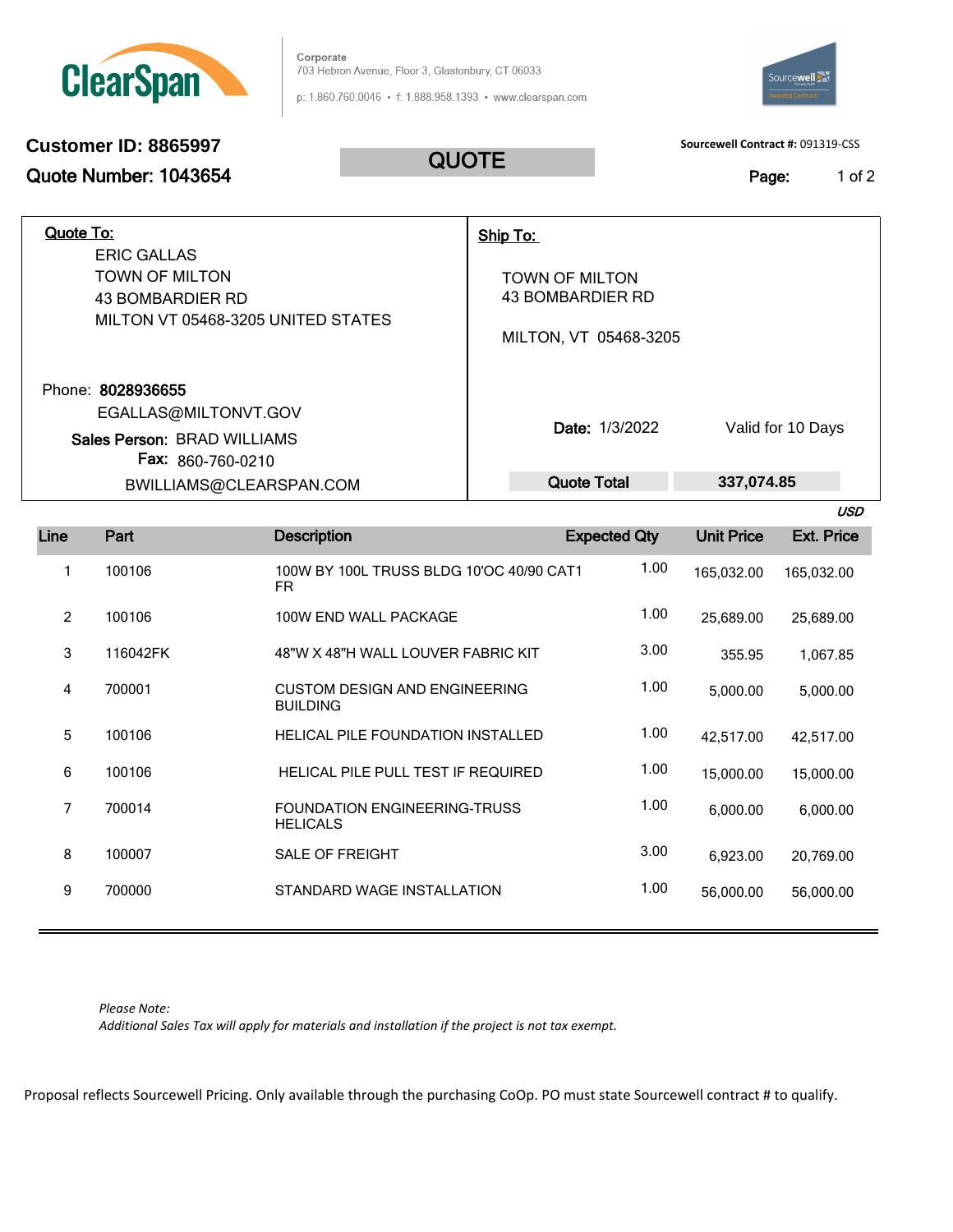

Corporate 703 Hebron Avenue, Floor 3, Glastonbury, CT 06033 p: 1.860.760.0046 • f: 1.888.958.1393 • www.clearspan.com



| <b>Customer ID: 8865997</b> |                             | Sourcewell Contract #: 091319-CSS |  |  |
|-----------------------------|-----------------------------|-----------------------------------|--|--|
| Quote Number: 1043654       | <b>QUOTE</b>                | $2$ of $2$<br>Page:               |  |  |
|                             | Lines Total                 | 337,074.85                        |  |  |
|                             | Line Miscellaneous Charges  | 0.00                              |  |  |
|                             | Quote Miscellaneous Charges | 0.00                              |  |  |
|                             | <b>Quote Total</b>          | 337,074.85                        |  |  |

Quote Accepted By: \_\_\_\_\_\_\_\_\_\_\_\_\_\_\_\_\_\_\_\_\_\_\_\_\_\_\_\_\_\_\_\_\_\_\_\_\_\_\_\_\_\_\_\_\_\_\_\_\_\_\_\_\_\_\_ Date: \_\_\_\_\_\_\_\_\_\_\_

**Signature**